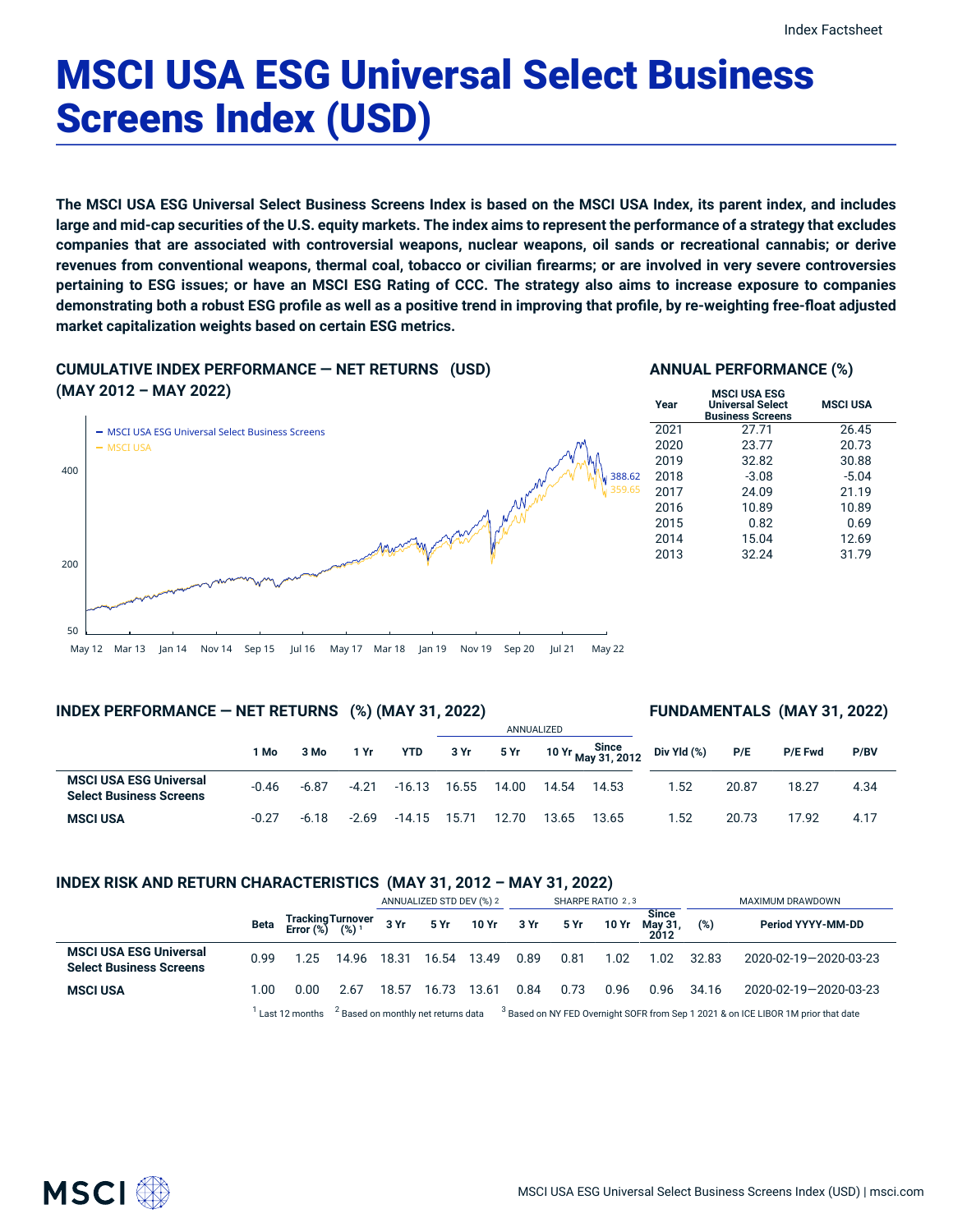## **MSCI USA ESG Universal Select Business Screens Index (USD)**

### **INDEX CHARACTERISTICS**

|                     | <b>MSCI USA ESG</b><br><b>Universal Select</b><br><b>Business Screens</b> | <b>MSCI USA</b> |
|---------------------|---------------------------------------------------------------------------|-----------------|
| Number of           | 564                                                                       | 626             |
| <b>Constituents</b> |                                                                           |                 |
|                     |                                                                           | Weight (%)      |
| Largest             | 4.76                                                                      | 6.64            |
| <b>Smallest</b>     | 0.00                                                                      | 0.00            |
| Average             | 0.18                                                                      | 0.16            |
| Median              | 0.07                                                                      | 0.06            |
|                     |                                                                           |                 |

### **TOP 10 CONSTITUENTS**

| <b>Sector</b>       | Parent<br><b>Index</b><br>$Wt.$ $(\%)$ | Index<br>$Wt.$ $(*)$ |                     |
|---------------------|----------------------------------------|----------------------|---------------------|
| Info Tech           | 5.27                                   | 4.76                 | MICROSOFT CORP      |
| Info Tech           | 6.64                                   | 4.63                 | APPLE               |
| Cons Discr          | 2.98                                   | 2.75                 | AMAZON.COM          |
| Info Tech           | 1.27                                   | 2.34                 | <b>NVIDIA</b>       |
| Comm Srvcs          | 1.86                                   | 1.72                 | <b>ALPHABET A</b>   |
| Comm Srvcs          | 1.77                                   | 1.65                 | ALPHABET C          |
| Cons Discr          | 0.86                                   | 1.60                 | <b>HOME DEPOT</b>   |
| Cons Discr          | 1.76                                   | 1.60                 | <b>TESLA</b>        |
| <b>Cons Staples</b> | 0.71                                   | 1.30                 | COCA COLA (THE)     |
| <b>Financials</b>   | 1.06                                   | 1.24                 | JPMORGAN CHASE & CO |
|                     | 24.19                                  | 23.58                | Total               |

#### **SECTOR WEIGHTS**



Energy 2.11% Utilities 1.77%

The MSCI USA ESG Universal Select Business Screens Index was launched on Apr 25, 2019. Data prior to the launch date is back-tested test (i.e. calculations of how the<br>index might have performed over that time period had th